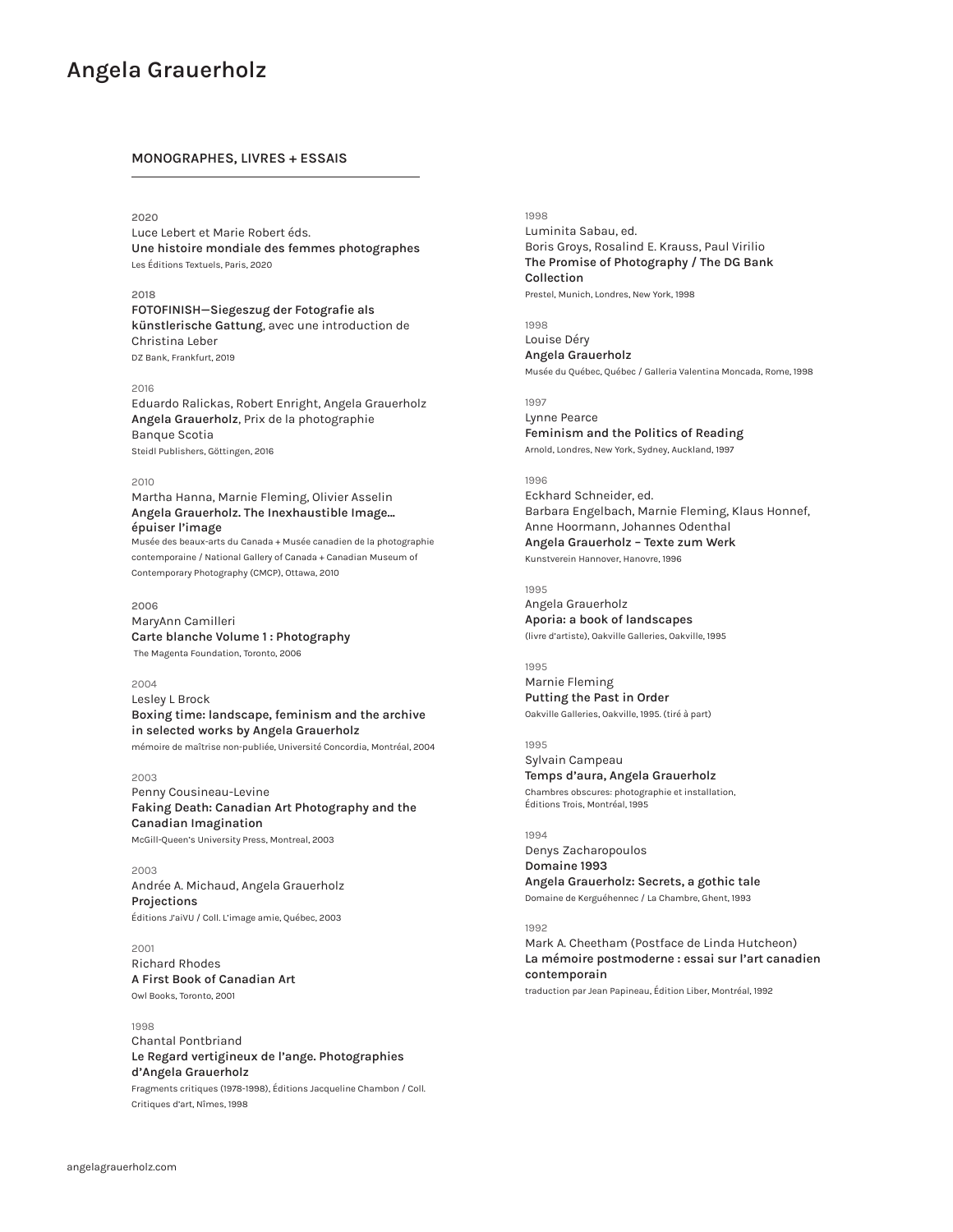# **CATALOGUES D'EXPOSITION**

# **2020**

Meghan Hunter-Gautier **Unbound: Jennifer Bowes, Adam David Brown, Robert Chaplin, Angela Grauerholz, Guy Laramée**, with poems and prose by Chantal Gibson Two Rivers Gallery, Prince George, BC, 2020

## **2019**

Geraldine Davis et al. **Uncovering artists' books / Les livres d'artistes exposés** Grimsby Public Art Gallery, Grimsby ON, 2019

### 2017

Andrea Kunard **Photography in Canada\_La photographie au Canada 1960 – 2000**

Institut canadien de la photographie, Musée des beaux-arts du Canada / Canadian Photography Institute, National Gallery of Canada, Ottawa, 2017

### 2015

Swapnaa Tamhane, Susanne Titz + Nana Oforiatta Ayim **In Order to Join – The Political in a Historical Moment / Politisch in einem historischen Moment** Goethe-Institut, Mumbai/Max Mueller Bhavan + Museum Abteiberg, Mönchengladbach, 2015

### 2012

Karen Love ed. **Memory Palace [3 artists in the library] Angela** 

# **Grauerholz, Carole Sawyer, Esther Shalev-Gerz**

Doryphore Independent Curators/City of Vancouver Public Art Program, Vancouver, 2012

# 2005

Bruce Johnson, Edgar Duarte **A Garden of Forking Paths** The Rooms / Provincial Art Gallery (Archives, Art Gallery, Museum), St. John's (Terre-Neuve-et-Labrador), 2005

### 2003

Terrie Sultan **Angela Grauerholz: Reading Room for the Working Artist: Privation** Blaffer Gallery, The Art Museum of the University of Houston, Houston, 2003

### 2003

Shannon Anderson **Revealing the Subject**  (oeuvres de la collection permanente) Oakville Galleries, Oakville, 2003

# 2003

Martha Hanna, et al. **Confluence : La photographie canadienne contemporaine / Contemporary Canadian Photography** Musée canadien de la photographie contemporaine / Canadian Museum of Contemporary Photography (CMCP), Ottawa, 2003

# 1998

Karen Antaki, David Liss **Entre corps et âme / Between Body and Soul** Leonard & Bina Ellen Art Gallery (Université Concordia) / Centre Saidy Bronfman, Liane and Danny Taran Gallery, Montréal, 1998

### 1998

Anne Chevassu, Anne Dary, Valérie Pugin **Collection nomade : les oeuvres du FRAC Franche-Comté au Maroc** FRAC, Franche-Comté, Dole, 1998

### 1997

Marnie Fleming et al. **Chronique en rail : trains et photographie contemporaine / Track Records: Trains and Contemporary Photography** Oakville Galleries, Oakville + Musée canadien de la photographie contemporaine / Canadian Museum of Contemporary Photography (CMCP), Ottawa, 1997

1997

Rod Slemmons **Water: The Renewable Metaphor** Museum of Art, University of Oregon, Eugene, 1997

### 1996

Richard Rhodes **Angela Grauerholz** Galerie Deux, Tokyo

### 1996

Rosa Olivares, Christina Scherer, Paulette Gagnon **Astrid Klein, Angela Grauerholz, Colección Imagen, doble visión** Sala Parpalló, Valencia, 1996

### 1995

Richard Armstrong, ed. **Carnegie International 1995** The Carnegie Museum of Art, Pittsburgh, Pennsylvania, 1995

# 1995

Paulette Gagnon **Angela Grauerholz** Musée d'art contemporain de Montréal, Montréal, 1995

### 1995

Diana Nemiroff, Shiji Kohmoto, Yuko Hasegawa **Spirits on the Crossing: Travellers to / from Nowhere – Contemporary Art in Canada 1980–94**  Setagaya Art Museum, Tokyo; National Museum of Modern Art, Kyoto;

Hokkaido Museum of Modern Art, Sapporo, 1995

1994 Lara Strumej, Igor Zabel **Kraji / Places** Moderna Galerija Ljubljana – Museum of Modern Art, Ljubljana, 1994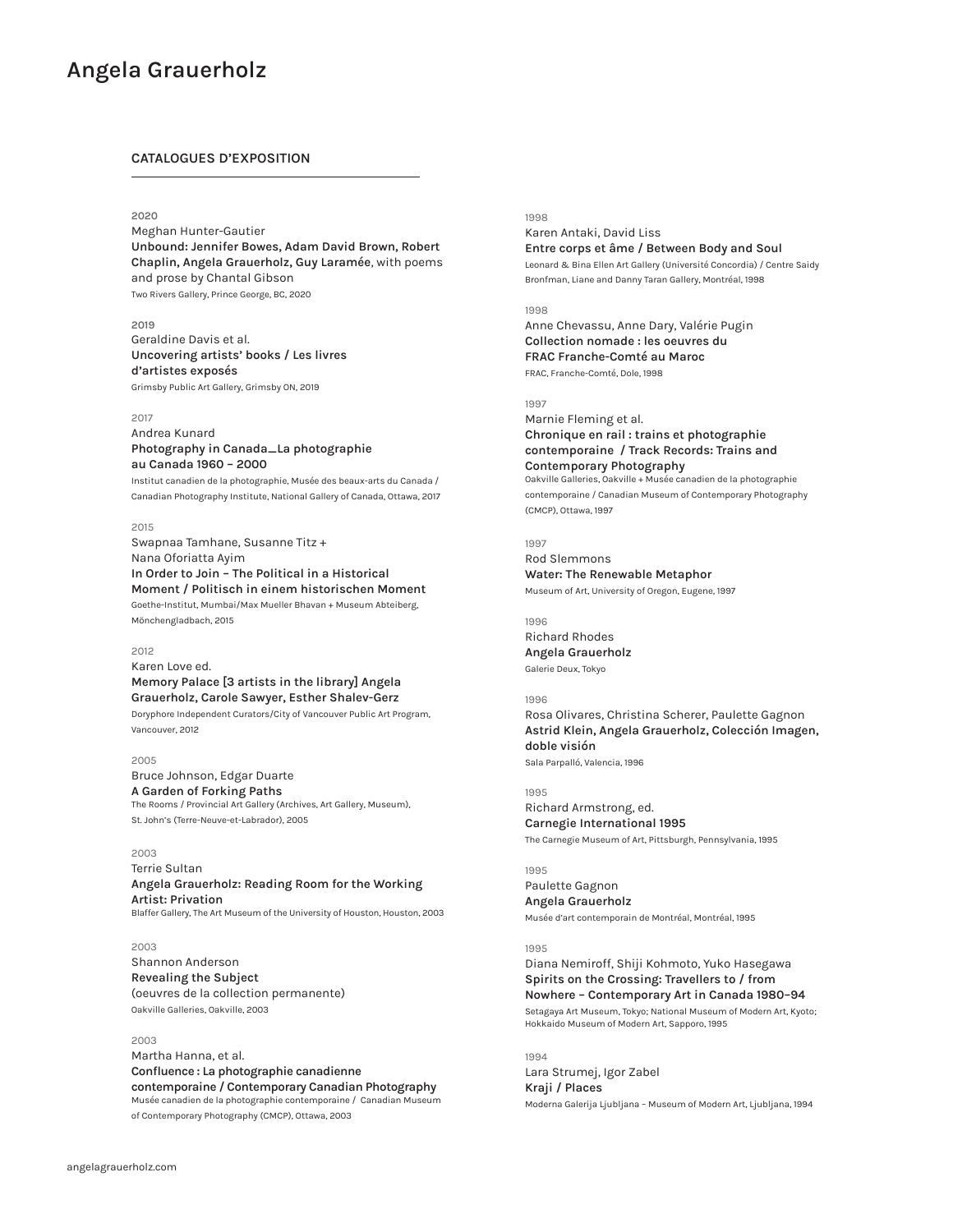# **CATALOGUES D'EXPOSITION (SUITE)**

1993

Anne Dary, Jean-Francois Taddei et al. **Canada : Une nouvelle génération** FRAC des Pays de la Loire, Gétigué-Clisson / Musée des beaux-arts, FRAC, Franche-Comté, Dole, 1993

### 1993

Helaine Posner **Angela Grauerholz: Recent Photographs**

M.I.T. List Visual Arts Center, Boston, 1993

### 1992

Roland Nachtigäller & Nicola von Velsen, eds. Joan Hoet, Denys Zacharopoulos, Bart De Baere, Pier Luigi Tazzi, et al. **Documenta IX**

Edition Cantz, Stuttgart / documenta + Museum Fridericianum, Kassel / Harry N. Abrams, Inc., New York, 1992

## 1992

Marianne Heinz, et al. **Documenta IX: Die Magische Dose** Neue Galerie, Kassel / Édition Cantz, Stuttgart, 1992

### 1991

Carol Brown, Bruce W. Ferguson **Un-Natural Traces: Contemporary Art from Canada** Barbican Art Gallery, Londres, 1991

### 1991

Friedrich Meschede, Chantal Pontbriand **Angela Grauerholz Photographien** Westfälischer Kunstverein, Münster, 1991

1990 Johanne Lamoureux, Cheryl Simon **Angela Grauerholz** Mercer Union, Toronto, 1990

### 1990

René Block, et al. **The Eighth Biennale of Sydney: The Readymade Boomerang: Certain Relations in 20th Century Art** Biennale de Sydney, Sydney, 1990

1989 Cheryl Simon, ed. **À propos de conventions et autres fictions / The Zone of Conventional Practice and Other Real Stories**

Optica, un centre d'art contemporain, Montréal, 1989

# 1989

Réal Lussier **Tenir l'image à distance** Musée d'art contemporain de Montréal, Montréal, 1989 1989 Louise Déry, et al. **Territoires d'artistes : Paysages verticaux** Musée du Québec, Québec, 1989

### 1989

Keith Wallace **Taking Pictures** Presentation House Gallery, Vancouver, 1989

# 1988

Chantal Pontbriand **La ruse historique : l'art à Montréal / The Historical Ruse: Art in Montreal** The Power Plant Contemporary Art Gallery, Toronto, 1988

1987 Serge Bérard **Paysage** Dazibao, Montréal, 1987

1985 Martha Townsend **April / Davey / Grauerholz**  Agnes Etherington Art Gallery, Queen's University, Kingston, 1985

### 1983

Shirley Madill, Tom Gore, Penny Cousineau **Latitudes et parallèles / Latitudes and Parallels** The Winnipeg Art Gallery, Winnipeg, 1983

# 1981

Georges Legrady **The Mask of Objectivity / Subjective Images** McIntosh Gallery, University of Western Ontario, London, 1981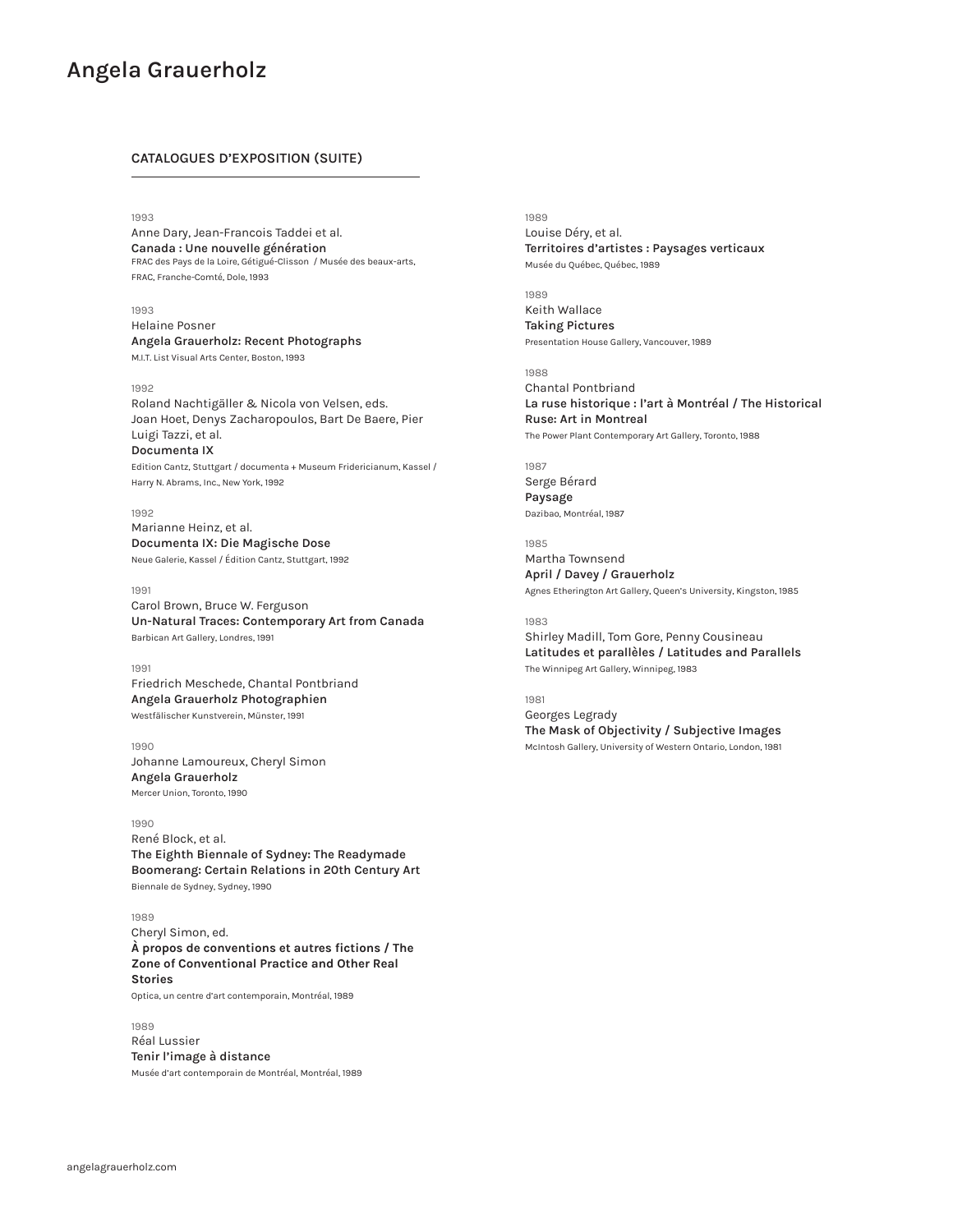# **TEXTES DANS PÉRIODIQUES**

### 2018

James D. Campbell **ENTR'ACTE – Un portrait collectif de l'hôpital Royal Victoria**  Ciel variable, Montréal, No. 109 (printemps-été 2018), pp. 66-73

2017 **Artgeist II – Figures libres (2015-2016)** Ciel variable, Montréal, No. 105 (janvier-mai 2017), pp. 66-72

### 2017

Dominique Sirois-Rouleau (traduction Käthe Roth) **Angela Grauerholz: Sens et absence de la collection/ The Collection: Sense and Absence** 

Esse, Montréal, No. 89 (hiver 2017), pp. 60-63

### 2016

Robert Enright **The Canvas of Photography: An interview with Angela Grauerholz** 

Border Crossings, Winnipeg, Vol. 36, No. 1, No.137 (mars-avril-mai 2016), pp. 40-53

2011

Sally Frater **Angela Grauerholz at McMaster Museum of Art** BlackFlash Magazine, Saskatoon, no. 28.1 (automne 2011) \*PDF disponible

### 2010

Jonathan Newman **Photographie, mémoire et archive / Photography, Memory and Archive** (tiré de l'exposition Angela Grauerholz: The inexhaustible image... épuiser l'image) Vernissage – Le magazine du Musée des beaux-arts du Canada, (été 2010), pp. 26-33

### 2009

**Portfolio. Angela Grauerholz: www.atworkandplay.ca. Images from the website, 2008** Prefix Photo, Toronto, no. 19 (printemps - été 2009), pp. 34-39

2009

Vincent Bonin **At Work and Play** 

VOX – Centre de l'image contemporaine, Montréal, no. 29 (janvier 2009) \*PDF disponible

### 2008

Jacques Doyon **Angela Grauerholz, about Work + Play, an internet project** CV photo / Ciel variable, Montréal, no. 80 (automne 2008 – hiver 2009), pp. 80-81

### 2006

James D. Campbell **Angela Grauerholz: Reading Room for the Working Artist** CV / ciel variable, Montréal, no. 72 (juin 2006) \*PDF disponible

2005

Cheryl Simon **Between Heaven and Earth, the Loci and the Cosmos: At Work in the Reading Room for the Working Artist**

CV photo / ciel variable, Number 66 (Avril 2005) \*PDF disponible

# 2005

Colette Tougas **Angela Grauerholz et ses livres** CV / Ciel variable, Number 66 (Avril 2005) \*PDF disponible

2005 Laurel MacMillan **Angela Grauerholz** (Olga Korper Gallery, Toronto) Canadian Art, Toronto, vol. 22, no. 1 (printemps 2005) \*PDF disponible

# 2002

Anne Bénichou **Renouer avec l'esthétique de l'archive photographique** CV photo / Ciel variable, Montréal, no. 59 (novembre 2002), pp. 27-30 \*PDF disponible

## 2002 **Angela Grauerholz / Privation 2001 – Portefolio** Prefix Photo, Toronto, vol. 3, no. 1 (mai 2002), pp. 44-47

2000

Terrie Sultan **An Esthetic of Anticipation** Art in America, New York, vol. 88, no. 5 (may 2000), pp. 144-147, \*PDF disponible

2000 Anja Brock **Sententia I-LXII and Other Memories** Writing Art, an OCAD (Ontario College of Art and Design) Journal of Critical Writing, Ideas and Debates Publishing, Toronto, 2000

1998 Robert Everett-Green **Photo Opportunities**

Border Crossings, Winnipeg, vol. 17, no. 2 (mai 1998), pp. 70–71 \*PDF disponible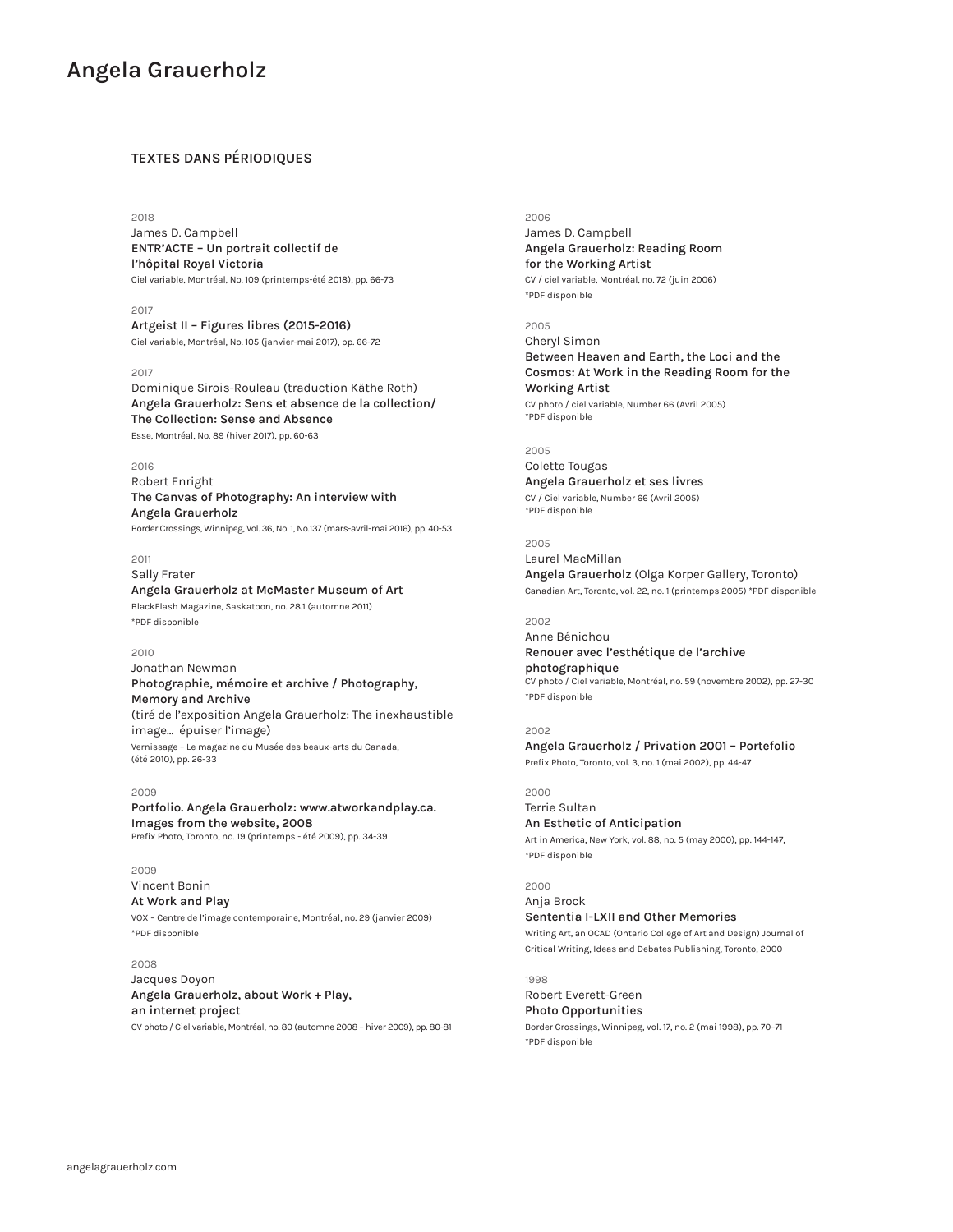# **TEXTES DANS PÉRIODIQUES (SUITE)**

### 1997

Ian Carr-Harris **Fellow Traveller** Canadian Art, Toronto, vol. 14, no. 3 (automne 1997), pp. 86-87 \*PDF disponible

1997

John Armstrong **Strange Attracter** Border Crossings, Winnipeg, vol. 16, no. 6 (automne 1997)

### 1996

Augusto Chimpen **Humberto Rivas and Angela Grauerholz**  (Maison de la Culture Cote des Neiges) Art Nexus, Bogota, no. 19 (janvier - mars 1996)

### 1996

Von Wout Nierhoff **Angela Grauerholz: Photographien 1988- 1995** Kunstforum International (nov. 1995 - jan. 1996), pp. 66-67

1995

Sylvain Campeau **Angela Grauerholz**  (Musée d'art contemporain de Montréal) C Magazine international, Toronto, no. 46 (été 1995) \*PDF disponible

## 1995

Anne Duncan **Angela Grauerholz**  (Musée d'art contemporain de Montréal) ARTnews, New York, vol. 94, no. 6 (été 1995), pp. 136-138 \*PDF disponible

### 1995

Penny Cousineau Angela Grauerholz (Musée d'art contemporain de Montréal) Canadian Art, Toronto, Vol. 12, no. 1 (printemps 1995), pp. 88-89 \*PDF disponible

### 1995

John Grande **Angela Grauerholz : Musée d'art contemporain** Artforum, New York, vol. XXXIII, no. 8 (avril 1995), p. 97 \*PDF disponible

# 1994

Klaus Honnef **Jedes Foto ist Vergangenheit** ART - Das Kunstmagazin, Hamburg, no. 9 (septembre 1994), pp. 40-47 1993 Régis Durand

**Contemporary Canadian Photography, Indentity and Invention** Art Press, Paris, no. 186 (décembre 1993)

1992 Frank Perrin **Angela Grauerholz** (Galerie Claire Burrus) Flash Art, vol. 25, no. 167 (novembre - décembre 1992)

# 1992

Christina Feller **Angel(ik)a Grauerholz** Camera Austria International, Graz, no. 38 (1992), p. 37

1992 Charles V. Miller **On the Road to Kassel**

Artforum, New York, vol. 30, no. 10 (été 1992)

### 1992 Richard Rhodes

**Documenta IX (International Reviews)** Canadian Art, Toronto, vol. 9, no. 3 (automne 1992) \*PDF disponible

### 1992

Gianni Romano **In Dreams Begin Responsibilities** Lapiz, Madrid, vol. 10, no. 87 (mai - juin 1992), pp. 44-45

# 1991

Chantal Pontbriand **Le regard vertigineux de l'ange : photographies d'Angela Grauerholz** Parachute, Montréal, no. 63 (julliet - août - septembre 1991) \*PDF disponible

# 1991

Kitty Scott **Untold Stories** C Magazine, Toronto, no. 29 (printemps 1991), pp. 28-32 \*PDF disponible

1991

James Patten **Angela Grauerholz (seven photographs)** The Massachusetts Review, An/Other Canada, Another Canada? Other Canadas, vol. XXXI, no. 1–2 (printemps - été 1990), pp. 193-200

1990 Bob Wilkie **Telling Pictures, Revealing Histories** Afterimage, Rochester, N.Y., vol. 17 (avril 1990)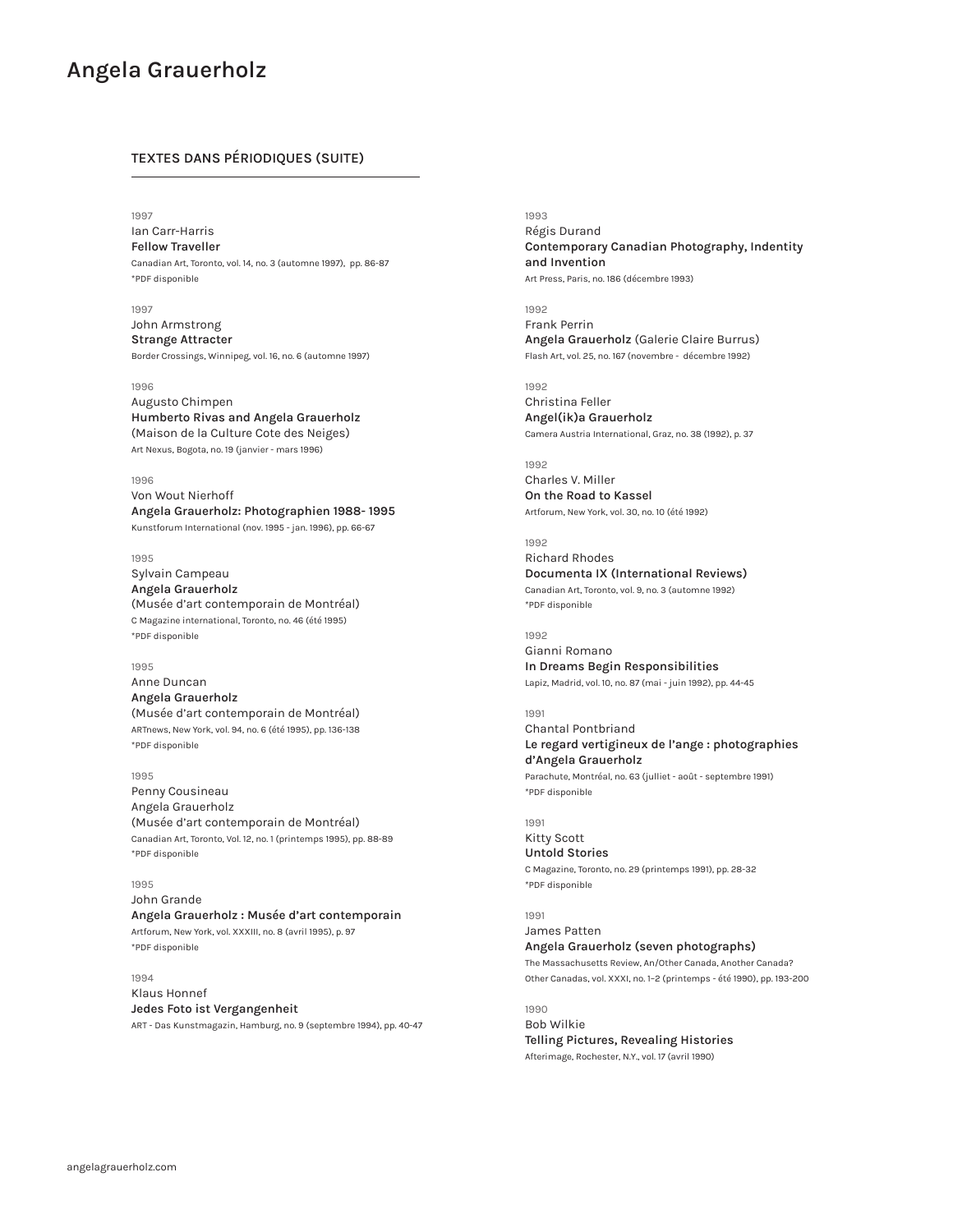# **TEXTES DANS PÉRIODIQUES (SUITE)**

1989

Beth Seaton **Angela Grauerholz: Mundane Re-Membrance** Parachute, Montréal, no. 56 (oct. - nov. - déc. 1989), pp. 23-25 \*PDF disponible

1988 Chantal Pontbriand **A Canadian Art Portfolio: Tunnel of Light** A Canadian Art Portfolio: Tunnel of Light

1986 Cheryl Simon **The "Déjà Vu" of Angela Grauerholz**

Vanguard, Vancouver, vol. 15, no. 2 (avril - mai 1986), pp. 27-29 \*PDF disponible

1985 Serge Bérard **Angela Grauerholz** Parachute, Montréal, no. 40 (oct. - nov. - dec. 1985), pp. 32-33